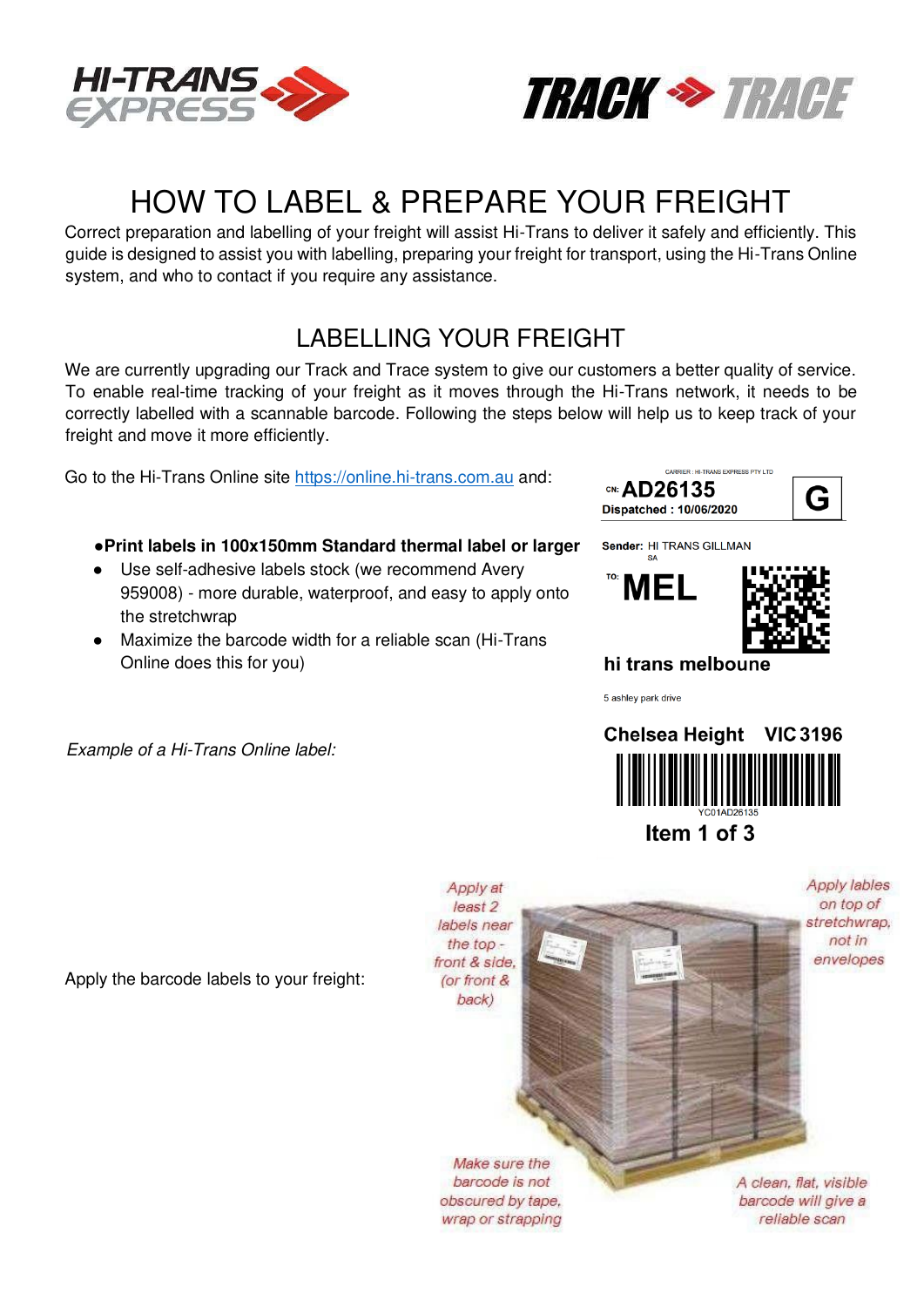## PREPARING YOUR FREIGHT FOR TRANSPORT

We aim to deliver your freight in a timely manner and damage free. Your freight will be handled with care, but there can be some bumps along the road. Poorly prepared freight can make it difficult for us to handle and transport it safely. Here's some tips on how to prepare your freight to withstand road transport conditions:

#### **Pallets**

Use good quality pallets and crates that will support your freight during loading, transport and unloading.













#### **Carton Freight**

Stack cartons squarely to provide more stability. Place heavy items at the bottom, lighter items on top. This prevents crushing and reduces the risk of toppling over.

Use nylon or steel strapping to secure the items to the pallet. Add a few layers of stretchwrap around your items for extra hold, making sure the **wrap reaches the bottom of the pallet.**

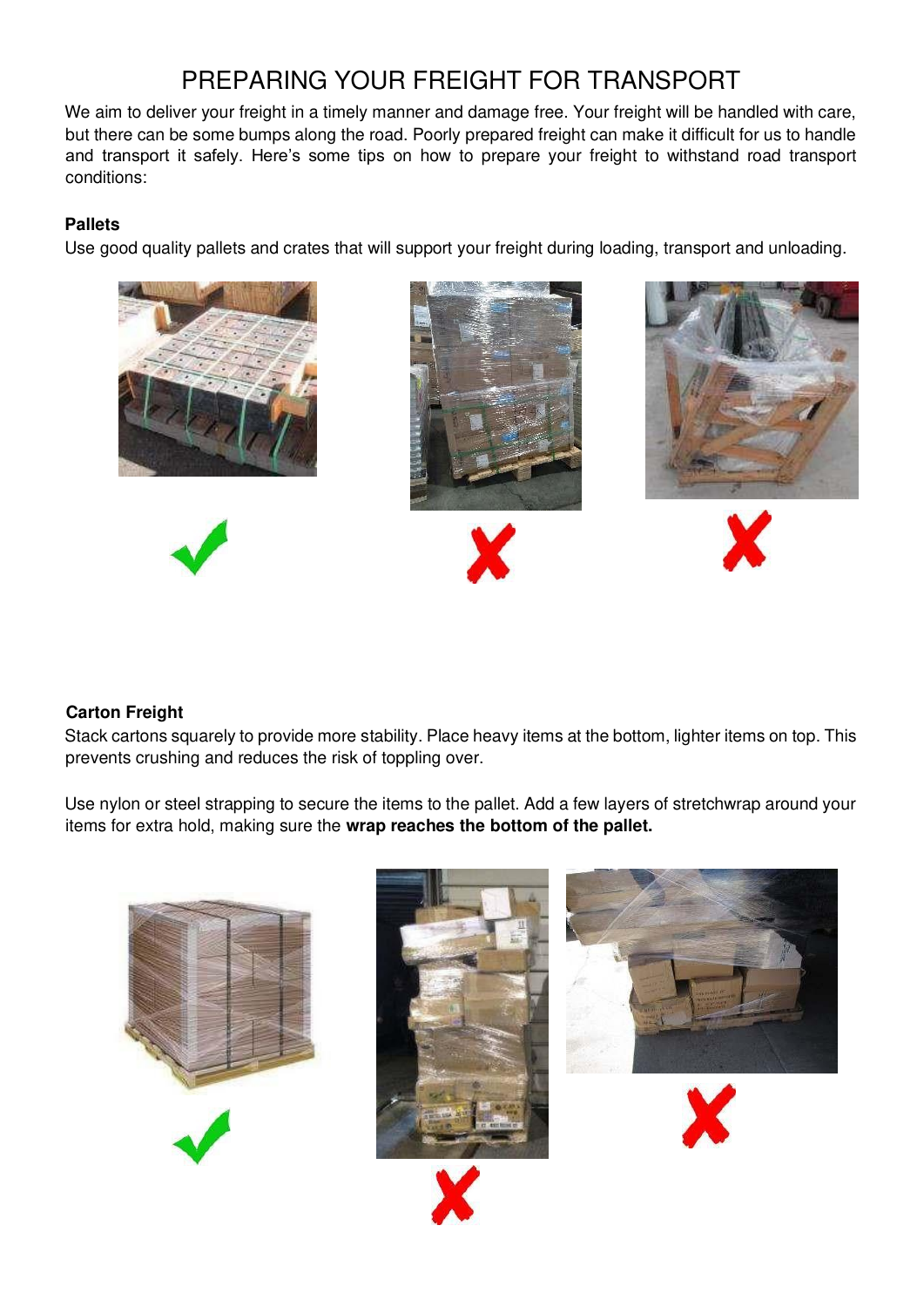#### **Overhanging Items**

Do not allow items to overhang the pallet - this weakens the support for your items, and they could be damaged by other freight.





#### **Non-Stackable Items**

If your freight cannot be stacked it must be clearly shown on the pallet. Apply a Do Not Stack or

Top Load Only sign on top of the pallet.





#### **Bag Freight**

Stack bags on top of a board to prevent sagging through the pallet boards and the likelihood of being pierced by forklift tines. If there are multiple bag layers, stack them in alternating direction for stability. All bag freight must be stretch-wrapped tightly to prevent bags collapsing.



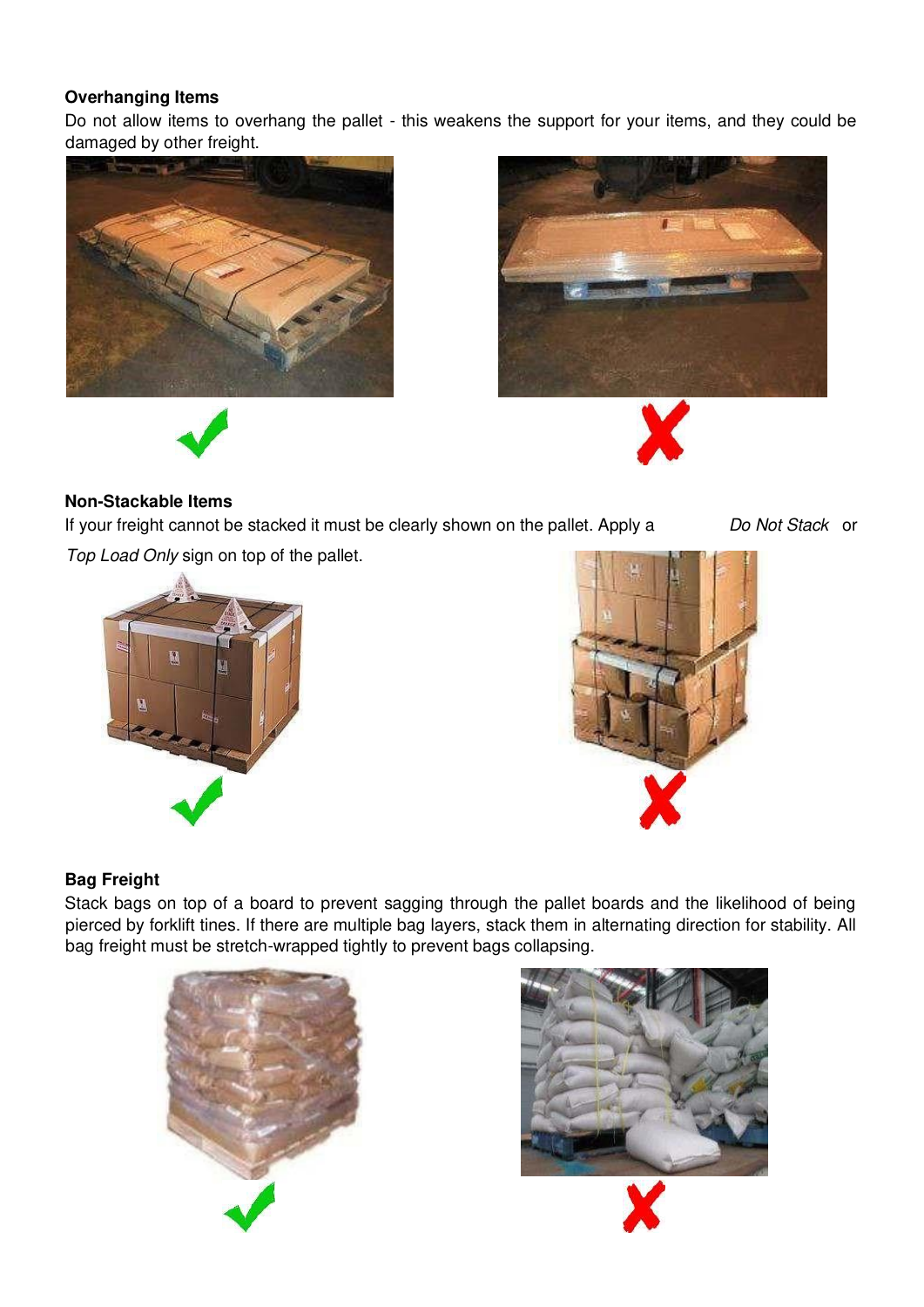#### **Liquids**

Secure drums together and then to the pallet with steel strapping. For packaged liquids, place a board between the pallet and the cartons to provide an even distribution of weight and prevent sagging between the pallet slats.





### **Machinery, Engines, Large Freight**

Large or odd-shaped items should be boxed or crated to prevent damage during transport.





#### **Tyres**

Tyres must be securely strapped together **and** strapped to the pallet.



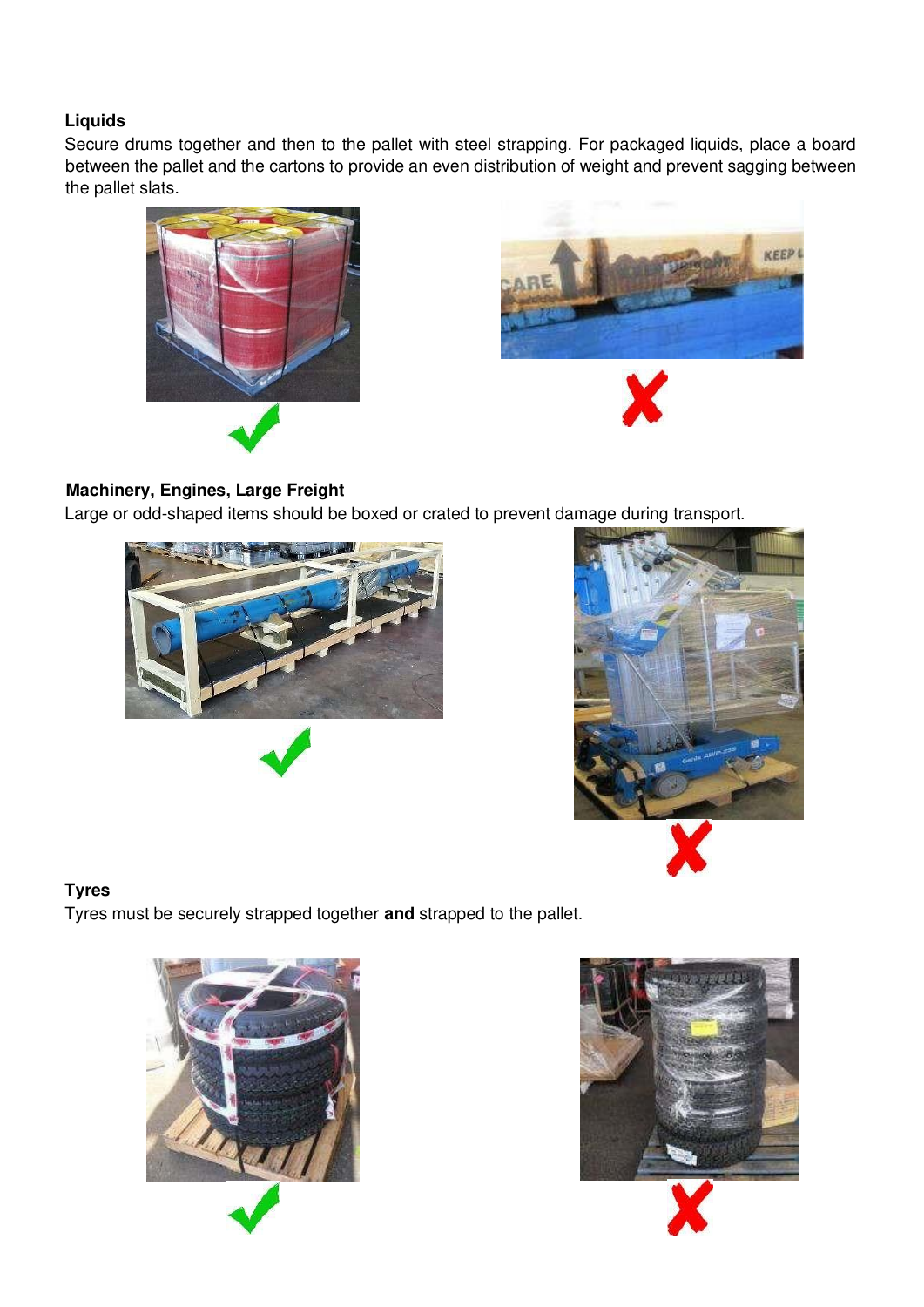#### **Hoses**

Band hoses together with metal or plastic strapping, and restrain under the pallet bearers for safe transport.





#### **Steel**

Strap steel rods tightly into bundles to prevent lengths from spearing out. Crate steel sections, or strap tightly from **all** directions to prevent any lateral movement. Stretchwrap is not strong enough to hold metal sections in place.

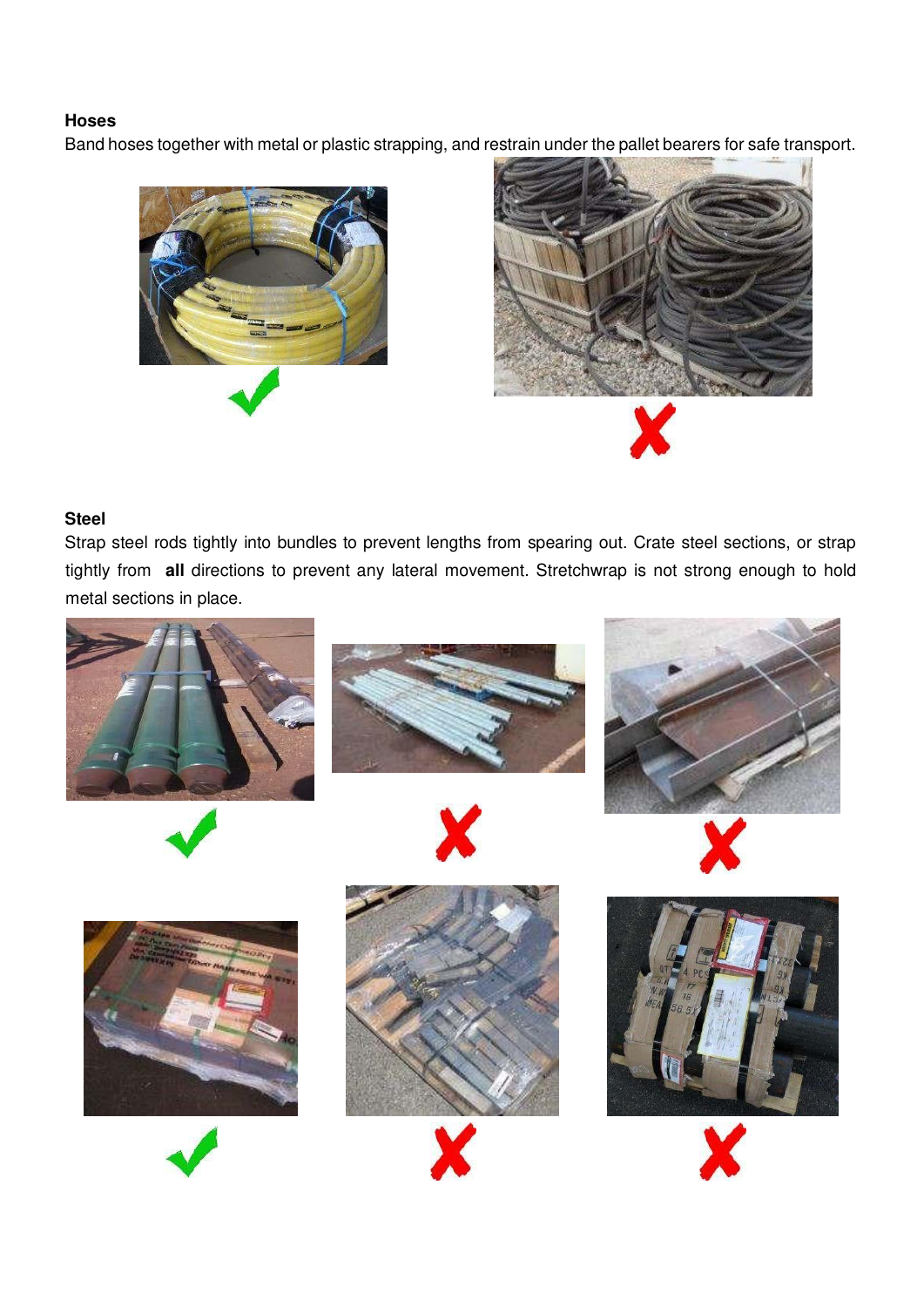#### **Dangerous Goods**

As a consignor of dangerous goods, you legally responsible for ensuring all dangerous goods are:

- properly packed and labelled,
- declared on the consignment note; and
- accompanied by fully and accurately completed dangerous goods paperwork; in accordance with the latest version of the [Australian Dangerous Goods Cod](https://www.ntc.gov.au/Media/Reports/(91D53582-C568-8B4A-6C7C-E746D36C65FD).pdf) [e](https://www.ntc.gov.au/Media/Reports/(91D53582-C568-8B4A-6C7C-E746D36C65FD).pdf).

#### **Hi-Trans may refuse to transport dangerous goods if these requirements are not met.**



#### **Gas bottles**

All gas bottles should be secured in an upright position within a gas bottle pallet (stillage). The picture below right shows the danger of transporting gas bottles on a flat pallet - the plastic wrap and strapping has become loose, allowing the bottles to dislodge.